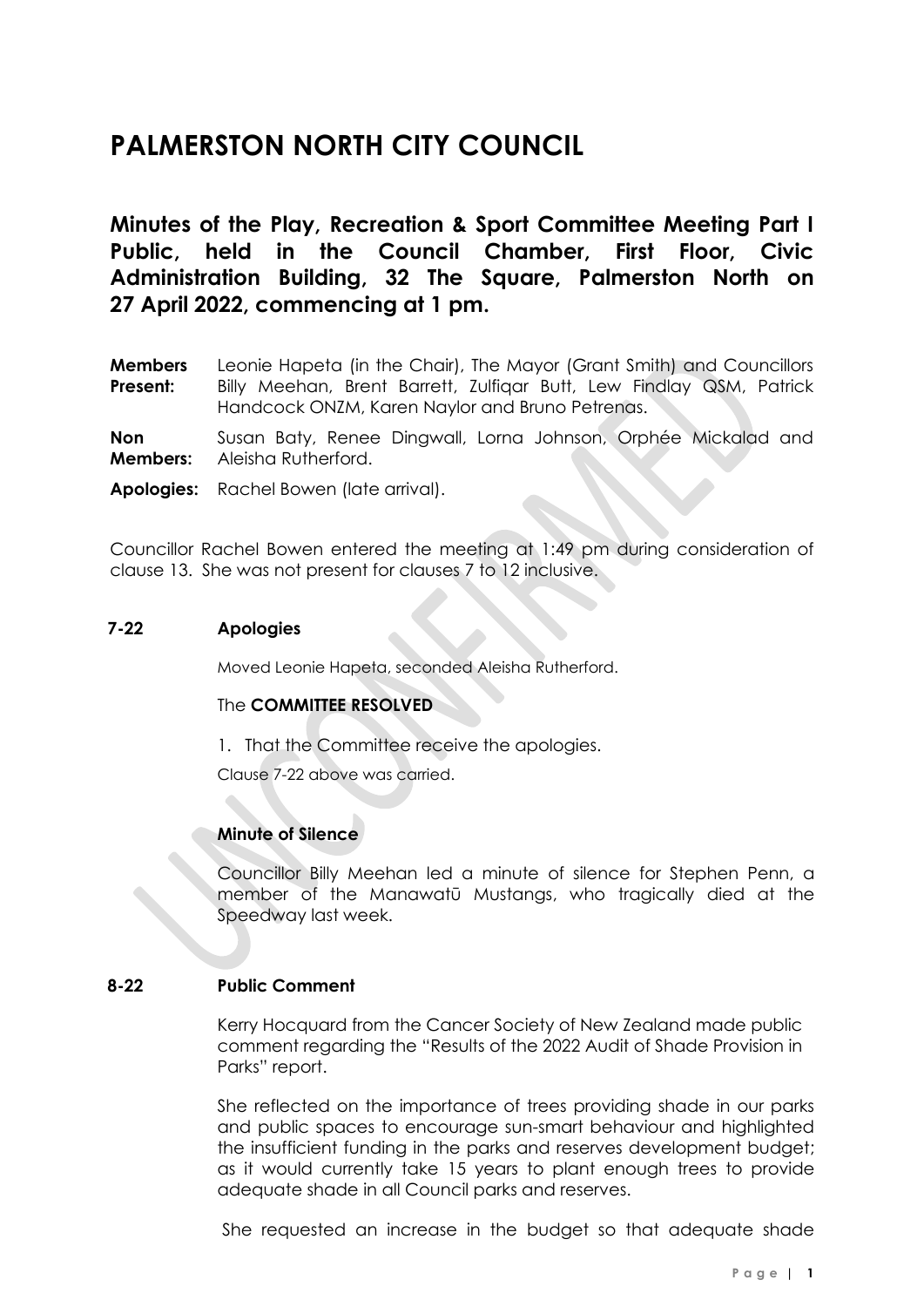

# PLAY, RECREATION & SPORT COMMITTEE - PART I - 27 APRIL 2022

could be provided in all parks sooner.

Moved Leonie Hapeta, seconded Patrick Handcock ONZM.

### The **COMMITTEE RESOLVED**

1. That the public comment be received for information.

Clause 8-22 above was carried.

### **9-22 Presentation - Manawatū Triathlon League**

Mark Evans, Event Director for the Manawatū Triathlon League presented their plans for the 3-days triathlon event. The event has been run since 2020 and is programmed to happen in Palmerton North in December 2022.

The League aims to develop a national reputation for the event as a must-do for all athletes, especially for junior athletes and their families, with the goal to increase athlete diversity and community participation.

Mr Evans mentioned the importance of showcasing Palmerston North's facilities and environment. He hopes to build the event and gain national and international exposure. He looks forward to the continued support from the Council and the Palmerston North community.

Moved Billy Meehan, seconded Patrick Handcock ONZM.

### The **COMMITTEE RESOLVED**

1. That the Play, Recreation & Sport Committee receive the presentation for information.

Clause 9-22 above was carried.

## **10-22 Confirmation of Minutes**

Moved Leonie Hapeta, seconded Patrick Handcock ONZM.

### The **COMMITTEE RESOLVED**

1. That the minutes of the Play, Recreation & Sport Committee meeting of 23 February 2022 Part I Public be confirmed as a true and correct record.

Clause 10-22 above was carried with 3 abstentions.

#### **Abstained:**

The Mayor (Grant Smith), Councillors Susan Baty and Lew Findlay QSM.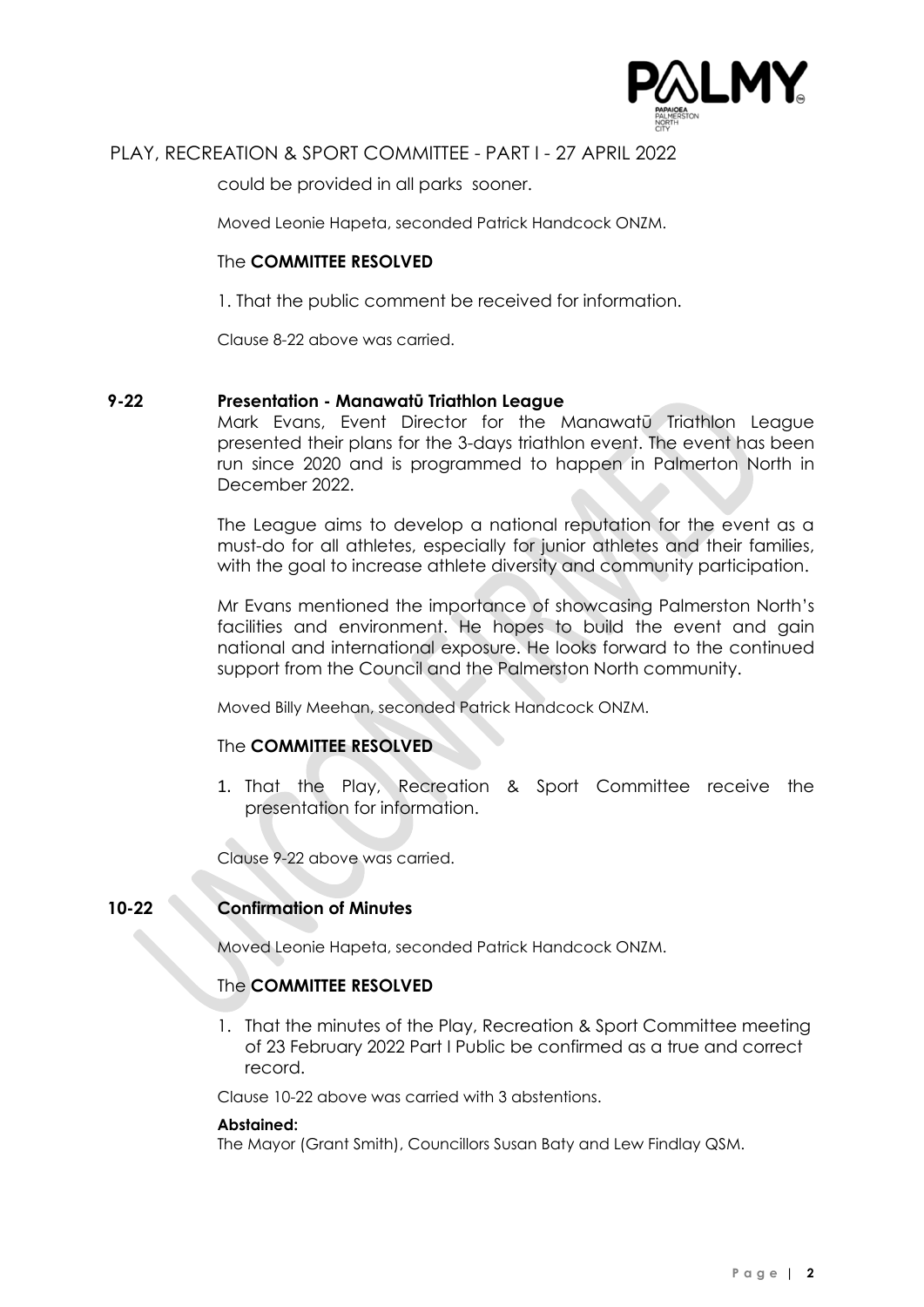

# PLAY, RECREATION & SPORT COMMITTEE - PART I - 27 APRIL 2022

### **11-22 Manawatū Gymsports' Facility Concept Outline for a proposed new gymnastics facility - Regional Sport Facility Plan Steering Group's recommendation on next steps**

Memorandum, presented by Julie Macdonald - Strategy and Policy Manager.

Moved Leonie Hapeta, seconded Aleisha Rutherford.

### The **COMMITTEE RESOLVED**

1. That the Committee receive the Regional Sport Facility Plan Steering Group's report on the assessment of the Manawatū GymSports' Facility Concept Outline for a regional gymnastics facility in Palmerston North.

Clause 11-22 above was carried.

**12-22 Manawatū Gymsports' Regional Facility Proposal - Council land options** Memorandum, presented by Kathy Dever-Tod - Group Manager - Parks and Logistics.

Moved Aleisha Rutherford, seconded Billy Meehan.

### The **COMMITTEE RECOMMENDS**

- 1. That Council note the identified Council land options for the Manawatū Gymsports' Regional Facility Proposal.
- 2. That Council include the list of identified Council land options in any future decision-making process for the Manawatū Gymsports' Regional Facility Proposal.

Clause 12-22 above was carried.

### **13-22 Results of the 2022 Audit of Shade Provision in Parks**

Memorandum, presented by Kathy Dever-Tod, GM Parks and Logistics.

In discussion, an additional motion from Councillor Lorna Johnson was passed to include in the annual budget deliberations the bringing forward to the next 2 to 3 years the funding to accelerate the planting of trees to improve shade in the parks.

Councillor Rachel Bowen entered the meeting at 1:49 pm.

Moved Lorna Johnson, seconded Aleisha Rutherford.

### The **COMMITTEE RECOMMENDS**

- 1. That the report titled Results of the 2022 Audit of Shade Provision in Parks dated 27 April 2022, be received for information.
- 2. That the funding for tree planting in programme 1099 be brought forward from years 4-10, to a maximum of \$40,000 each year, and